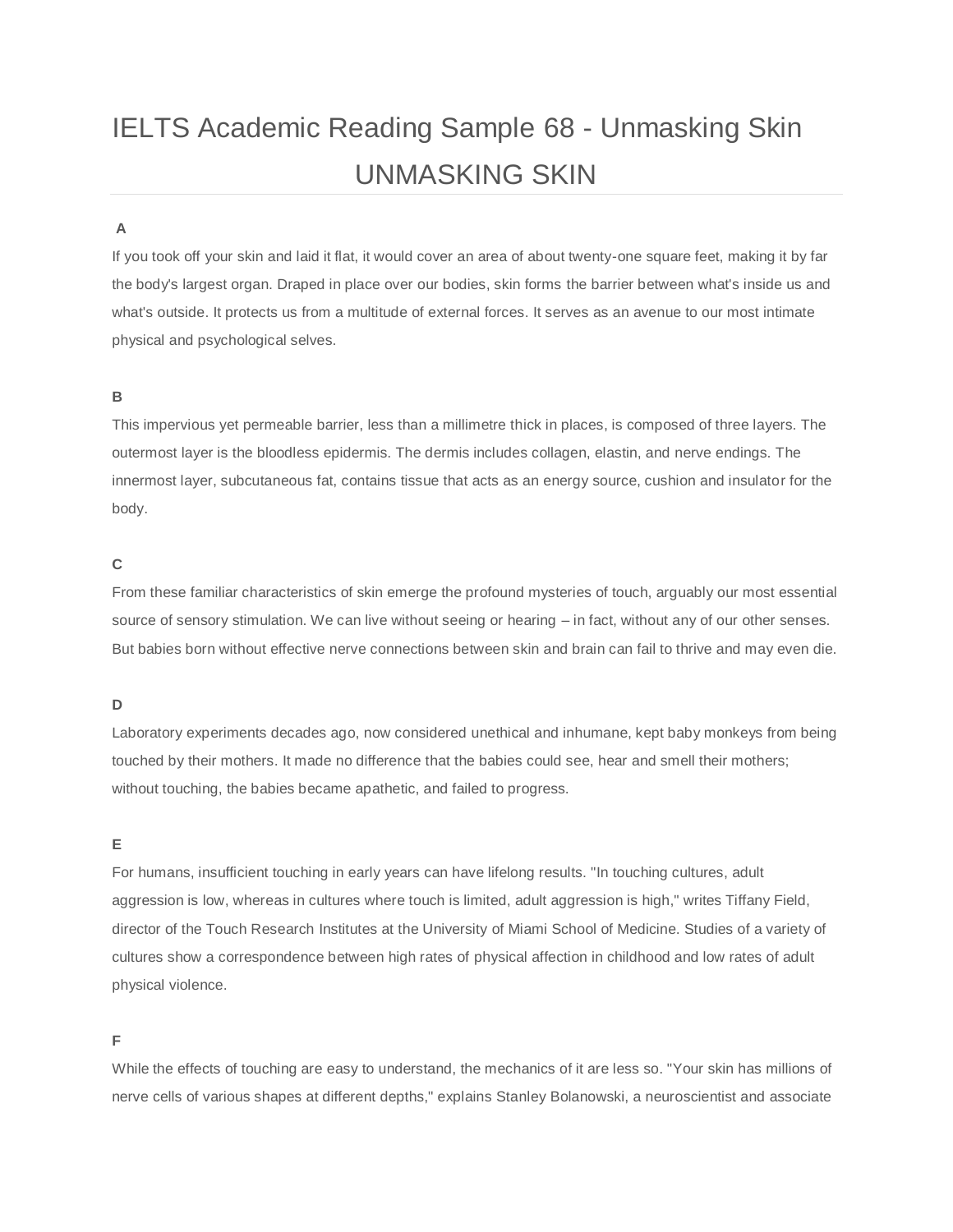director of the Institute for Sensory Research at Syracuse University. "When the nerve cells are stimulated, physical energy is transformed into energy used by the nervous system and passed from the skin to the spinal cord and brain. It's called transduction, and no one knows exactly how it takes place." Suffice it to say that the process involves the intricate, splitsecond operation of a complex system of signals between neurons in the skin and brain.

### **G**

This is starting to sound very confusing until Bolanowski says: "In simple terms people perceive three basic things via skin: pressure, temperature, and pain." And then I'm sure he's wrong. "When I get wet, my skin feels wet," I protest. "Close your eyes and lean back," says Bolanowski.

#### **H**

Something cold and wet is on my forehead – so wet, in fact, that I wait for water to start dripping down my cheeks. "Open your eyes." Bolanowski says, showing me that the sensation comes from a chilled, but dry, metal cylinder. The combination of pressure and cold, he explains, is what makes my skin perceive wetness. He gives me a surgical glove to put on and has me put a finger in a glass of cold water. My finger feels wet, even though I have visual proof that it's not touching water. My skin, which seemed so reliable, has been deceiving me my entire life. When I shower or wash my hands, I now realize, my skin feels pressure and temperature. It's my brain that says I feel wet.

## **I**

Perceptions of pressure, temperature and pain manifest themselves in many different ways. Gentle stimulation of pressure receptors can result in ticklishness; gentle stimulation of pain receptors, in itching. Both sensations arise from a neurological transmission, not from something that physically exists. Skin, I'm realizing, is under constant assault, both from within the body and from forces outside. Repairs occur with varying success.

#### **J**

Take the spot where I nicked myself with a knife while slicing fruit. I have a crusty scab surrounded by pink tissue about a quarter inch long on my right palm. Under the scab, epidermal cells are migrating into the wound to close it up. When the process is complete, the scab will fall off to reveal new epidermis. It's only been a few days, but my little self-repair is almost complete. Likewise, we recover quickly from slight burns. If you ever happen to touch a hot burner, just put your finger in cold water. The chances are you will have no blister, little pain and no scar. Severe burns, though, are a different matter.

## **Questions 1-4**

The passage has 10 paragraphs **A–J**. Which paragraph contains the following information? Answer the questions below by writing the correct letters, **A-J**, in boxes **1-4** on your answer sheet.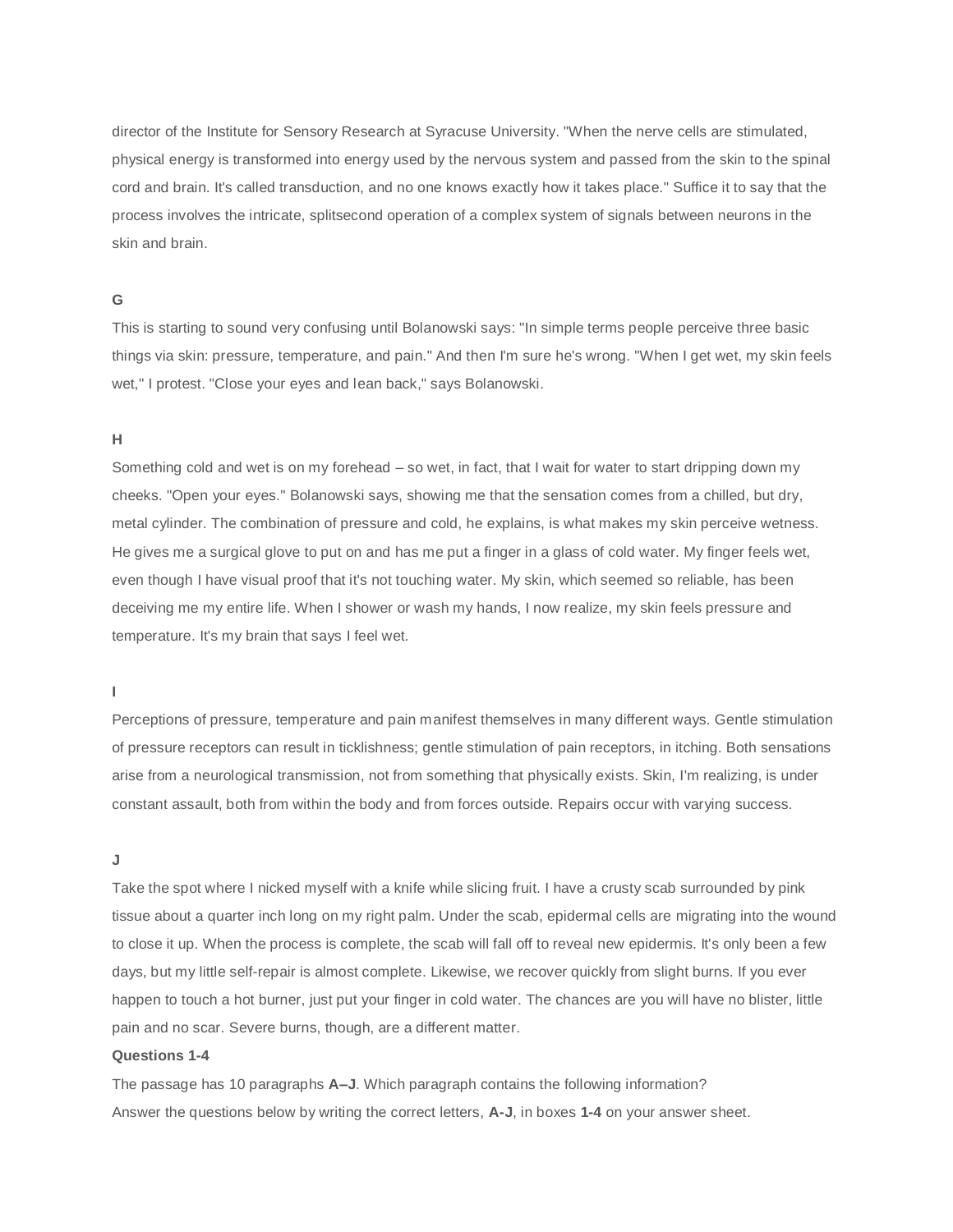1 the features of human skin, on and below the surface 2 an experiment in which the writer can see what is happening 3 advice on how you can avoid damage to the skin 4 cruel research methods used in the past **Questions 5 and 6**

Choose the correct letter, A, B, C or D from the following questions and write your answres in boxes 5 and 6 on your answer sheet.

# 5 How does a lack of affectionate touching affect children?

- A It makes them apathetic.
- B They are more likely to become violent adults.
- C They will be less aggressive when they grow up.
- D We do not really know.
- 6 After the 'wetness' experiments, the writer says that
	- A his skin is not normal.
	- B his skin was wet when it felt wet.
	- C he knew why it felt wet when it was dry.
	- D the experiments taught him nothing new.

# **Questions 7–11**

Complete each sentence with the correct ending **A–I** from the box below. Write the correct letter **A–I** in boxes **7–11** on your answer sheet.

- 7 Touch is unique among the five senses
- 8 A substance may feel wet
- 9 Something may tickle
- 10 The skin may itch
- 11 A small cut heals up quickly
	- A because it is both cold and painful.
	- B because the outer layer of the skin can mend itself.
	- C because it can be extremely thin.
	- D because there is light pressure on the skin.
	- E because we do not need the others to survive.
	- F because there is a good blood supply to the skin.